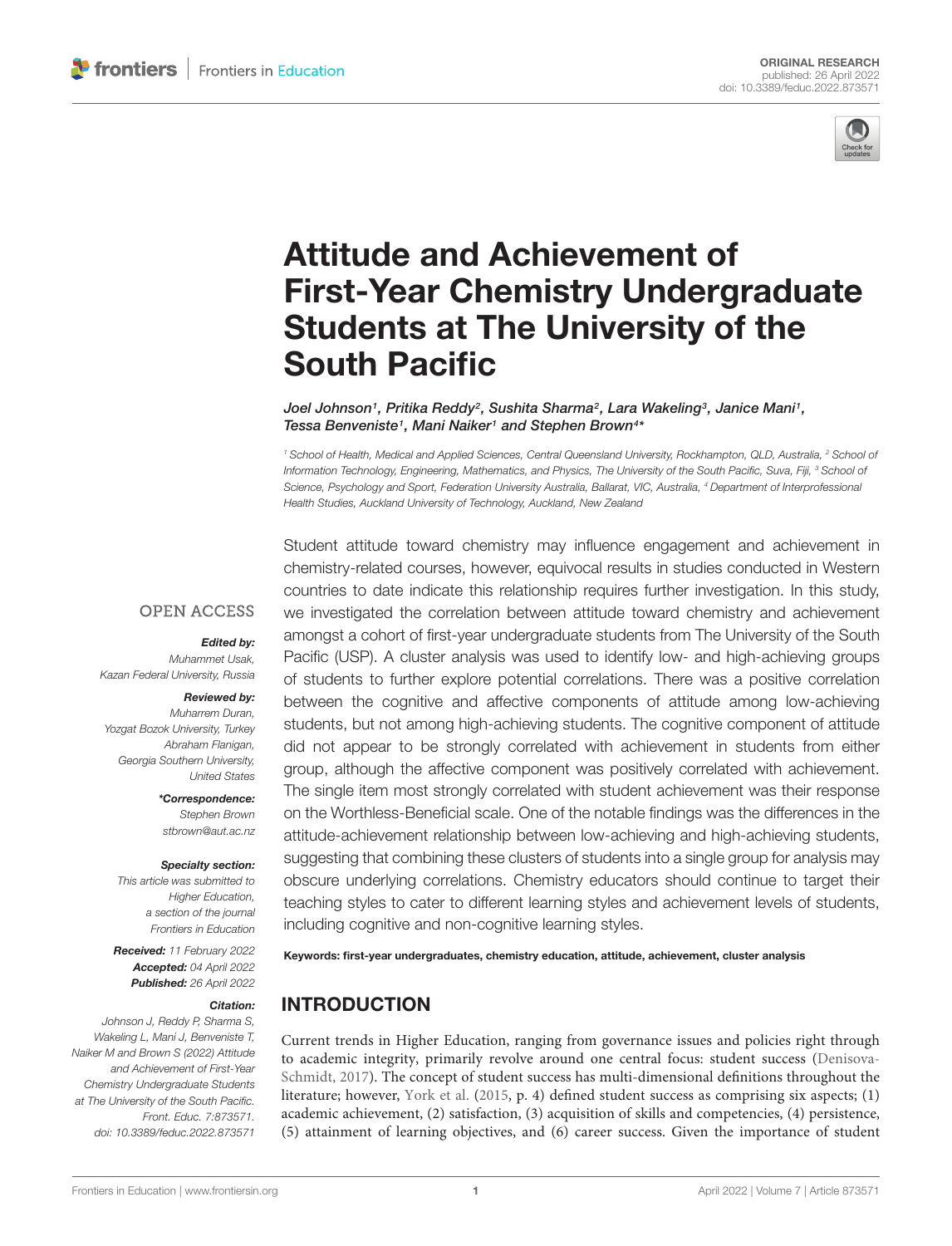success, it is not surprising that many universities invest millions of dollars in retaining students and helping them achieve success in their studies [\(Simpson,](#page-8-0) [2005;](#page-8-0) [Cuseo,](#page-7-1) [2010\)](#page-7-1).

For universities, one of the most used metrics of student success is academic achievement due to the ease of measuring this parameter, and therefore research into factors affecting student academic achievement has become a seminal area of interest for researchers, academics, and Higher Education institutions. These factors can be broadly divided into teaching and learning perspectives. Generally, university instructors only have control over teaching methods; however, it is also important to understand the impact of various internal factors in determining achievement. In a university setting, achievement is dependent upon the student acquiring relevant skills, which in many cases necessitates a significant investment of effort and perseverance in the pursuit of learning objectives; a concept known as "grit" [\(Hodge et al.,](#page-8-1) [2018\)](#page-8-1). Furthermore, the amount of effort expended by a student is also dependent upon their attitude toward the subject, with more positive attitude typically leading to improved achievement in university programs [\(Osborne et al.,](#page-8-2) [2003;](#page-8-2) [Xu et al.,](#page-9-1) [2012\)](#page-9-1).

One discipline which may be particularly difficult for new students to learn is the study of chemistry [\(Zoller,](#page-9-2) [1990;](#page-9-2) [Wood](#page-9-3) [and Donnelly-Hermosillo,](#page-9-3) [2019;](#page-9-3) [Naiker et al.,](#page-8-3) [2021\)](#page-8-3). Chemistry – often referred to as "the central science" – enables students to better understand natural phenomena and the world they live in [Majid and Rohaeti](#page-8-4) [\(2018\)](#page-8-4). It is a foundational science and thus often a core requirement for first year students studying a wide range of topics. As noted by [Kousa et al.](#page-8-5) [\(2018\)](#page-8-5) and [Wahyudiati and Rohaeti](#page-9-4) [\(2020\)](#page-9-4), there is a need to promote chemistry education so that individuals are prepared to solve future scientific challenges and contribute to the collective development of society.

# Attitude and Student Achievement in the South Pacific Context

This current research project was conducted at The University of the South Pacific (USP), a regional higher education provider in the Pacific Oceanic region. The university is jointly operated by 12 member nations and services an area of 30 million square kilometers across the Pacific Ocean, with more than 30,000 students enrolled in total. Ongoing studies continue to provide deeper insight into the learning styles and patterns of Pacific students, with courses and content delivery being modified accordingly [\(Sharma et al.,](#page-8-6) [2018,](#page-8-6) [2020\)](#page-8-7). For example, educators often incorporate the "Pacific way of learning" into their courses, which is any informal education that does not include classroombased or curriculum-based learning. The uniqueness of Pacific Oceanic geography and multi-national governance structure of USP provides a novel student experience which is currently understudied. The continued diaspora of Pacific peoples away from the region, particularly those obtaining higher education in the region's Universities, also necessitates more investigation into undergraduate student experience.

There have been previous studies on student attitude toward science (including several studies looking at chemistry specifically) in this regional population, for example, [Naiker et al.](#page-8-8) [\(2020a\)](#page-8-8) used Test Of Science Related Attitudes (TOSRA) to evaluate the attitude of secondary Fijian students toward science, finding a generally positive attitude, although differences were observed based on gender and ethnicity. Also, [Sharma et al.](#page-8-9) [\(2021\)](#page-8-9) found slightly poorer attitudes among secondary Tongan students, although there was no difference between genders in this population. Others [\(Brown et al.,](#page-7-2) [2014a\)](#page-7-2) used the Attitude to the Study of Chemistry Inventory (ASCI) instrument to quantify attitude toward chemistry in cohorts of first-year undergraduate and foundation chemistry students. Students' attitudes were generally positive, with [Brown et al.](#page-7-2) [\(2014a\)](#page-7-2) identifying three constructs of attitude measured by the instrument (affective, cognitive and value). However, no correlation between attitude and achievement was conducted.

Previous studies have reported a moderately positive correlation between student attitude and their achievement in university-level courses [\(Osborne et al.,](#page-8-2) [2003;](#page-8-2) [Xu and Lewis,](#page-9-5) [2011;](#page-9-5) [Xu et al.,](#page-9-1) [2012\)](#page-9-1). However, data correlating the attitude and achievement of students studying chemistry is quite limited [\(Bauer,](#page-7-3) [2008\)](#page-7-3). Among the major branches of science, chemistry stands as a unique topic, generally requiring more theoretical principles and mathematical knowledge compared to biology, but also more hands-on laboratory skills compared to fields such as physics. Hence there may not be a strong correlation between student attitude and their achievement in chemistry, as other internal factors influencing student achievement, such as mathematical knowledge, also affect student achievement to a considerable degree. Indeed, previous studies looking specifically at the relationship between attitude and achievement in chemistry students have only found a weak positive correlation [\(Bauer,](#page-7-3) [2008;](#page-7-3) [Xu and Lewis,](#page-9-5) [2011;](#page-9-5) [Brown et al.,](#page-7-4) [2015\)](#page-7-4). Hence in this study we sought to clarify the relationship between student attitude and achievement amongst undergraduate chemistry major students at a regional university in the South Pacific region.

## Student Attitude

Difficulties arise when investigating student attitude toward a given topic, as the concept of "attitude" is not well understood and remains a "somewhat nebulous" idea [\(Brown et al.,](#page-7-2) [2014a\)](#page-7-2). Part of the confusion stems from the fact that attitude is not a unidimensional construct [\(Reid,](#page-8-10) [2006\)](#page-8-10). [Rosenberg et al.](#page-8-11) [\(1960\)](#page-8-11) proposed a tripartite model of attitude, comprising cognitive, affective, and behavioral elements. In this model, the cognitive component encompasses the student's knowledge and belief surrounding the topic in question; the affective component includes their individual preferences about the topic; while the behavior component incorporates how the student tends to act regarding the topic. [Bagozzi and Burnkrant](#page-7-5) [\(1979\)](#page-7-5) later proposed a two-component model of attitude, comprising only the cognitive and affective elements, arguing that student behavior was largely derived from their cognitive and affective attitude toward the topic, rather than being a distinct entity of student attitude. In other words, student attitude toward the subject of chemistry could be thought of as how the students think (cognitive element) and feel (affective element) toward chemistry.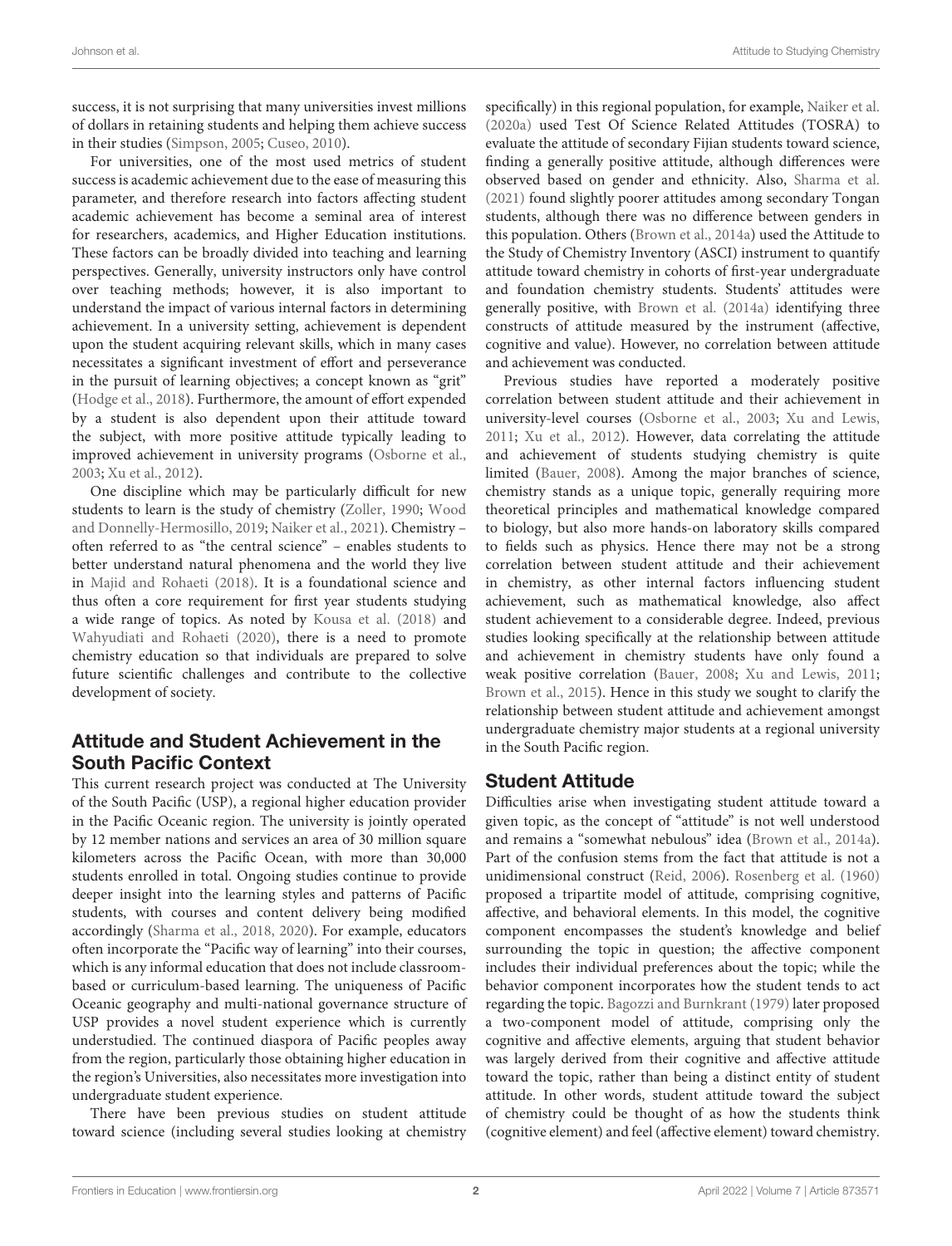There is a growing body of research on student attitude, achievement, and the relationship between these two variables. Work by [Majid and Rohaeti](#page-8-4) [\(2018\)](#page-8-4) demonstrated that a positive attitude toward learning improved motivation and learning outcomes for students. Similarly, [Kahu and Nelson](#page-8-12) [\(2018\)](#page-8-12) concluded that student attitude is a critical factor that determines student achievement. They argue that although other factors are related to student achievement, students are responsible for their learning and play a central part in the teaching and learning process.

# Student Attitude Toward Science **Subjects**

The attitude of students toward science is the determining factor of emotions such as "liking" or "disliking" science subjects, affecting their learning outcomes and performance [\(Kurniawan](#page-8-13) [et al.,](#page-8-13) [2019\)](#page-8-13). Such attitudinal constructs can either guide students to study the subjects in related fields or subjects they like, or they can push students away from careers that require even moderate competencies in the subject [\(Recber et al.,](#page-8-14) [2018\)](#page-8-14). There is generally a positive attitude toward science amongst secondary students; however, a smaller number of students still have a negative attitude [\(Naiker et al.,](#page-8-8) [2020a\)](#page-8-8). In such cases, teacher motivation and learning design play important roles in garnering student attention and improving students' attitude toward science subjects. Although there has been a sustained level of research into general attitudes toward science using instruments such as the Science Attitude Scale (SAS; [Bajaj and](#page-7-6) [Devi,](#page-7-6) [2021\)](#page-7-6) and the TOSRA [\(Sharma et al.,](#page-8-9) [2021\)](#page-8-9), there is a recent trend to consider more specific science disciplines, such as chemistry [\(Montes et al.,](#page-8-15) [2018;](#page-8-15) [Rüschenpöhler and Markic,](#page-8-16) [2020\)](#page-8-16). This follows from studies demonstrating a visible decrease in student interest and achievement in specific science disciplines [\(Vilia et al.,](#page-8-17) [2017\)](#page-8-17) and subsequent impaired progress to related undergraduate programs in Higher Education institutes [\(Sharma](#page-8-6) [et al.,](#page-8-6) [2018\)](#page-8-6). Studies on the effect of student attitude toward achievement have been conducted across a range of subjects such as mathematics, English, physics, and chemistry [\(Vilia et al.,](#page-8-17) [2017;](#page-8-17) [Dimosthenous et al.,](#page-7-7) [2020;](#page-7-7) [Kaur and Vadhera,](#page-8-18) [2021;](#page-8-18) [Sharma](#page-8-9) [et al.,](#page-8-9) [2021\)](#page-8-9). However, we focus specifically on studies from the chemistry discipline in the remainder of this section.

Studies investigating student achievement and success in chemistry have demonstrated negative impacts of various issues including unappealing teaching methods [\(Najid et al.,](#page-8-19) [2021\)](#page-8-19), lack of enjoyment in the subject [\(Majid and Rohaeti,](#page-8-4) [2018\)](#page-8-4), and disinterest of students toward the subject [\(Duangsri et al.,](#page-8-20) [2017\)](#page-8-20). However, there is evidence that positive student attitudes toward the subject of chemistry can correlate with student achievement [\(Brown et al.,](#page-7-4) [2015;](#page-7-4) [Vilia et al.,](#page-8-17) [2017;](#page-8-17) [Kousa et al.,](#page-8-5) [2018;](#page-8-5) [Montes et al.,](#page-8-15) [2018;](#page-8-15) [Kenni,](#page-8-21) [2019;](#page-8-21) [Wahyudiati and Rohaeti,](#page-9-4) [2020\)](#page-9-4). Other work by [Fraser and Lee](#page-8-22) [\(2015\)](#page-8-22) has indicated that student attitude is partially responsible for student achievement, while other factors such as self-efficacy, motivation and the learning environment were also significant contributors. To explore the potential impact of these additional factors, a range of studies have been conducted to evaluate the attitude of students and/or

their achievement in chemistry from different perspectives and dimensions such as gender-based differences [\(Steegh et al.,](#page-8-23) [2021\)](#page-8-23), the influence of teacher practices [\(Mwangi et al.,](#page-8-24) [2020\)](#page-8-24), the self-efficacy of students [\(Kadioglu-Akbulut and Uzuntiryaki-](#page-8-25)[Kondakci,](#page-8-25) [2021\)](#page-8-25) and their experiences in learning chemistry [\(Kaur and Vadhera,](#page-8-18) [2021;](#page-8-18) [Naiker et al.,](#page-8-3) [2021\)](#page-8-3). Most notably, [Celik](#page-7-8) [\(2018\)](#page-7-8) showed that providing students with an interactive and engaging learning environment only enhance their achievement if they had a positive attitude toward the topic, otherwise no improvement in achievement was observed. This highlights the importance of Higher Education providers assessing and understanding the attitude toward chemistry amongst their student cohorts.

The current research will attempt to identify any possible relations between student attitude and achievement in undergraduate introductory chemistry at USP. The internal structure of the instrument used to quantify attitude will also be explored (factor analysis), and a grouping technique (cluster analysis) will be applied to student achievement scores to identify different levels of academic ability. Relations between attitude and academic performance will then be explored in any groups identified, using correlation.

# MATERIALS AND METHODS

# Instrument Choice

For the assessment of student attitudes toward the study of chemistry, this study utilized the ASCI instrument, as developed by [Bauer](#page-7-3) [\(2008\)](#page-7-3). Several instruments have been developed specifically for measuring student attitude and experiences in the study of chemistry, including the Chemistry Attitudes and Experiences Questionnaire (CAEQ; [Wahyudiati and Rohaeti,](#page-9-4) [2020;](#page-9-4) [Naiker et al.,](#page-8-3) [2021\)](#page-8-3), the ASCI [\(Bauer,](#page-7-3) [2008\)](#page-7-3), its refined version, the ASCIv2 [\(Xu et al.,](#page-9-1) [2012\)](#page-9-1), amongst others [\(Salta](#page-8-26) [and Tzougraki,](#page-8-26) [2004;](#page-8-26) [Cheung,](#page-7-9) [2009\)](#page-7-9). The ASCI and ASCIv2 have been used by numerous researchers for quantifying student attitudes toward chemistry [\(Xu and Lewis,](#page-9-5) [2011;](#page-9-5) [Brown et al.,](#page-7-2) [2014a,](#page-7-2) [2015;](#page-7-4) [Kahveci,](#page-8-27) [2015;](#page-8-27) [Mooring et al.,](#page-8-28) [2016;](#page-8-28) [Sen et al.,](#page-8-29) [2016;](#page-8-29) [Sen and Oskay,](#page-8-30) [2017\)](#page-8-30), making them among the most widely used and validated instruments for this purpose. Both instruments display two distinct subscales consistent with the two elements of attitude proposed by [Bagozzi and Burnkrant](#page-7-5) [\(1979\)](#page-7-5) (i.e., cognitive and affective). The instrument utilizes a semantic differential response, with students asked to position their response on a 7-point scale (between two opposing adjectives, e.g., good-bad, valuable-worthless). The use of this approach avoids students "reading" social desirability or directionality into the item, hence maximizing the focus of the instrument upon students' individual attitudes toward chemistry. To minimize response bias, the positive adjective is presented first for some of the items, while the negative adjective is presented first for the remaining items.

Ethical approval for this study was obtained from the Human Research Ethics Committee of the host university (The University of the South Pacific). The study population was the 2013 cohort of undergraduate chemistry major students at USP who were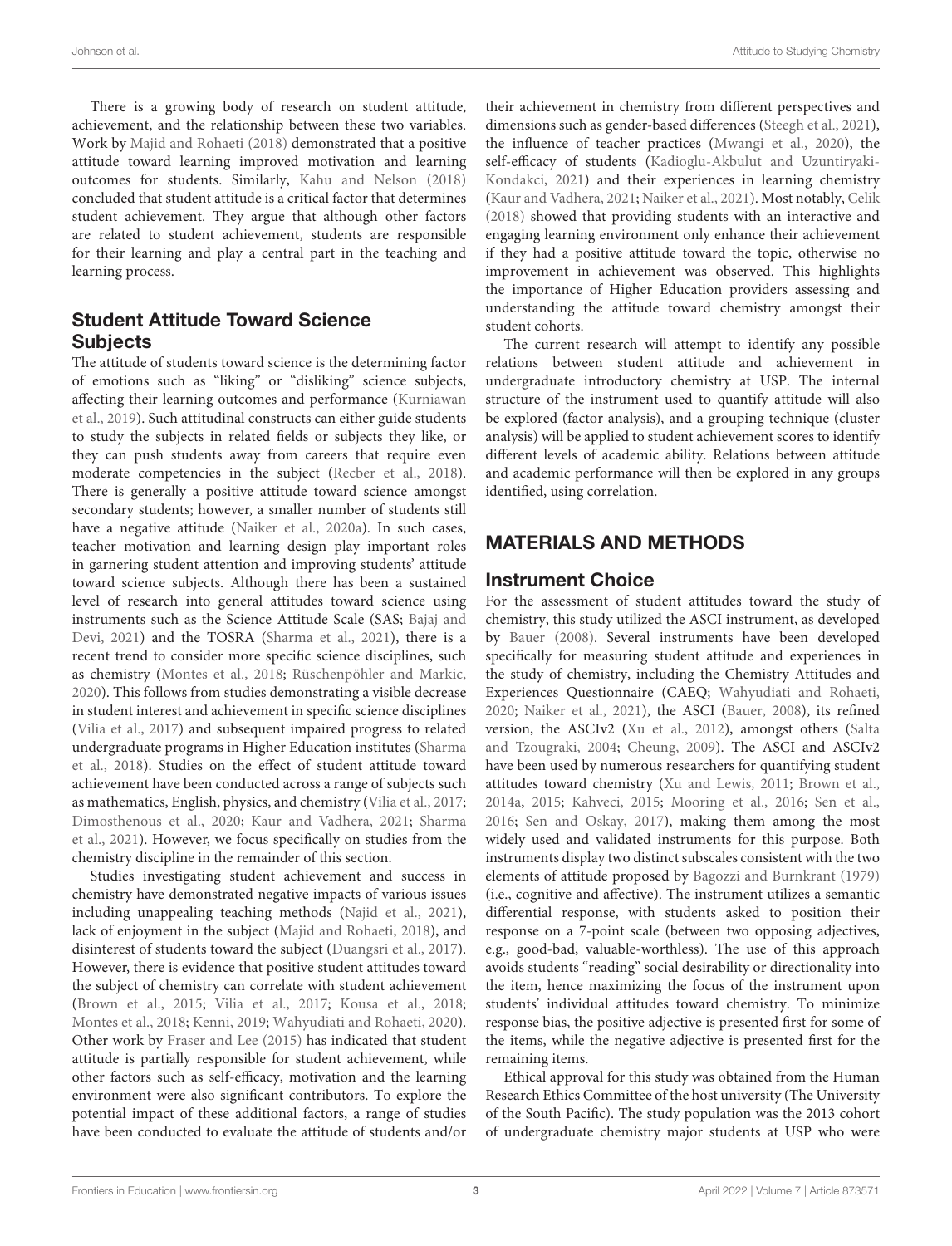enrolled in a first-year chemistry unit (CH102; Principles and Reactions of Organic Chemistry). This unit is compulsory for students enrolled in the Bachelor of Science degree, with either a major or minor in chemistry [\(Wakeling et al.,](#page-9-6) [2014\)](#page-9-6). All students enrolled in this course must have previously passed chemistry in high school or completed a foundational chemistry unit at university. The unit content was delivered in a face-to-face format *via* standard  $4 \times 50$ -min lectures per week throughout the 14week semester and included a weekly 1 h tutorial session and  $12 \times 3$  h practical laboratory classes throughout the semester. It was also supported by teaching material and other resources uploaded to the online learning platform (Moodle). Half of the overall grade for the unit is derived from student performance on continuous assessment items throughout the term (two short tests and laboratory-based assessment), while the final exam provides the other half of their grade. The laboratory assessment component included lab reports, as well as a final lab skillsbased assessment. To pass the unit, students must achieve at least 40% on the final exam and 50% overall for the unit, as well as at least 60% tutorial attendance and 75% laboratory attendance [\(Gopalan,](#page-8-31) [2014\)](#page-8-31).

To measure student achievement in the unit, the scores for each student on the continuous assessment items and final exam were utilized. To obtain the overall grade for the unit, these scores were summed. Grades data were available for a total of 235 students. In addition, the attendance rates of individual students at the laboratory and tutorial classes were also recorded. It should be noted that marks for individual assignments were not available for all students; hence only the results of 221 students are included in analysis relating to grades achieved on individual assessment items. All students were invited to complete the ASCI instrument, with 97 students opting to provide informed consent and allow their grade data to be anonymously linked to their ASCI survey responses. A total of 95 valid responses were provided; only these responses were used in subsequent analyses correlating student attitudes with their grades. The cognitive subscale for each student was calculated by summing the scores for questions 1, 4, 5, and 10, while the affective sub-scale was calculated by summing responses to questions 7, 11, 14, and 17; following the methods of [Brown et al.](#page-7-4) [\(2015\)](#page-7-4). For all items, a higher rating indicates a more positive attitude toward chemistry. Exploratory factor analysis using principal component analysis with varimax rotation was performed in SPSS (v26), to confirm if the subscales identified in the present dataset matched those subscales identified by previous researchers. All other statistical analyses were performed in R Studio, running R 4.0.2 [\(R Core](#page-8-32) [Team,](#page-8-32) [2020\)](#page-8-32). Cluster analysis using the K-means method was performed on students' academic achievement scores. K-means clustering is defined as a method having an iterative process in which the dataset is grouped into a number (K) of pre-defined non-overlapping clusters, making the inner points of the cluster as similar as possible while trying to keep the clusters at distinct space. The method allocates the data points to a cluster so that the sum of the squared distance between the clusters centroid and the data point is at a minimum, at this position the centroid of the cluster is the arithmetic mean of the data points that are in the clusters [\(Rosenberg et al.,](#page-8-33) [2020\)](#page-8-33).

# RESULTS

# Class Attendance and Grades

The average attendance throughout the semester was 89.1% for the laboratory classes and 81.6% for the tutorials. Attendance at lecture sessions was not monitored. The average overall mark for the unit was 49.7%, with most students achieving a passing grade (**[Figure 1](#page-4-0)**).

# Exploratory Factor Analysis

Initially, exploratory factor analysis (principal component analysis with varimax rotation) was conducted on the 95 responses to the ASCI instrument. The Kaiser-Meyer-Olkin measure was 0.790, indicating an adequate sample size for this analysis, while Bartlett's test of sphericity was  $P < 0.001$ , indicating that responses to the 20 variables (statements) were inter-related. Examination of the scree plot from the initial analysis suggested an optimum solution of three factors with eigenvalues  $>1$ , which together accounted for 45.6% of the variance. The exploratory factor analysis was then optimized for a three-factor solution, which provided the factor loadings shown in **[Table 1](#page-4-1)** (explaining 51.3% of variance). These differed slightly from previous research on similar student populations [\(Brown](#page-7-2) [et al.,](#page-7-2) [2014a\)](#page-7-2), principally for item numbers 1, 8, 13, and 19 (**[Table 1](#page-4-1)**). The majority of items loaded onto the first factor, which appeared to be predominantly related to student interest and the level of mental challenge (e.g., Interesting – Dull, Comfortable – Uncomfortable, Satisfying – Frustrating). The second factor contained items relating to workload management and subject worth (e.g., Chaotic – Organized, Tense – Relaxed, Worthless – Beneficial). All three items loading onto the final factor were related to topic clarity and understanding (Confusing – Clear, Complicated – Simple, Easy – Hard).

# Cluster Analysis

To investigate any natural "grouping" or "clustering" of students with differing achievement levels, cluster analysis was performed on the students' continuous assessment, final exam and overall scores. This revealed the presence of a low-achieving (LA) cluster comprising 38% of the cohort, with a high-achieving (HA) cluster comprising the remaining 62% of students, with the cluster ratio being 1:1.64.

As shown in **[Table 2](#page-5-0)**, the LA cluster did not show any significantly lower attendance rates in the tutorial classes but did have significantly lower marks on the continuous assessment items and final exam, leading to lower overall grades for the unit  $(P < 0.001)$ . In addition, the attendance at laboratory classes was much lower in the LA cluster ( $P < 0.001$ ). However, although the LA cluster had slightly lower scores on both the cognitive and affective components of the survey instrument, this difference was not significant ( $P > 0.05$ ).

# Correlation of Attitude and Achievement

Among the entire student cohort, the rate of tutorial attendance was positively correlated with the marks achieved on the continuous assessment items ( $r_{95}$  = 0.152, P < 0.05) but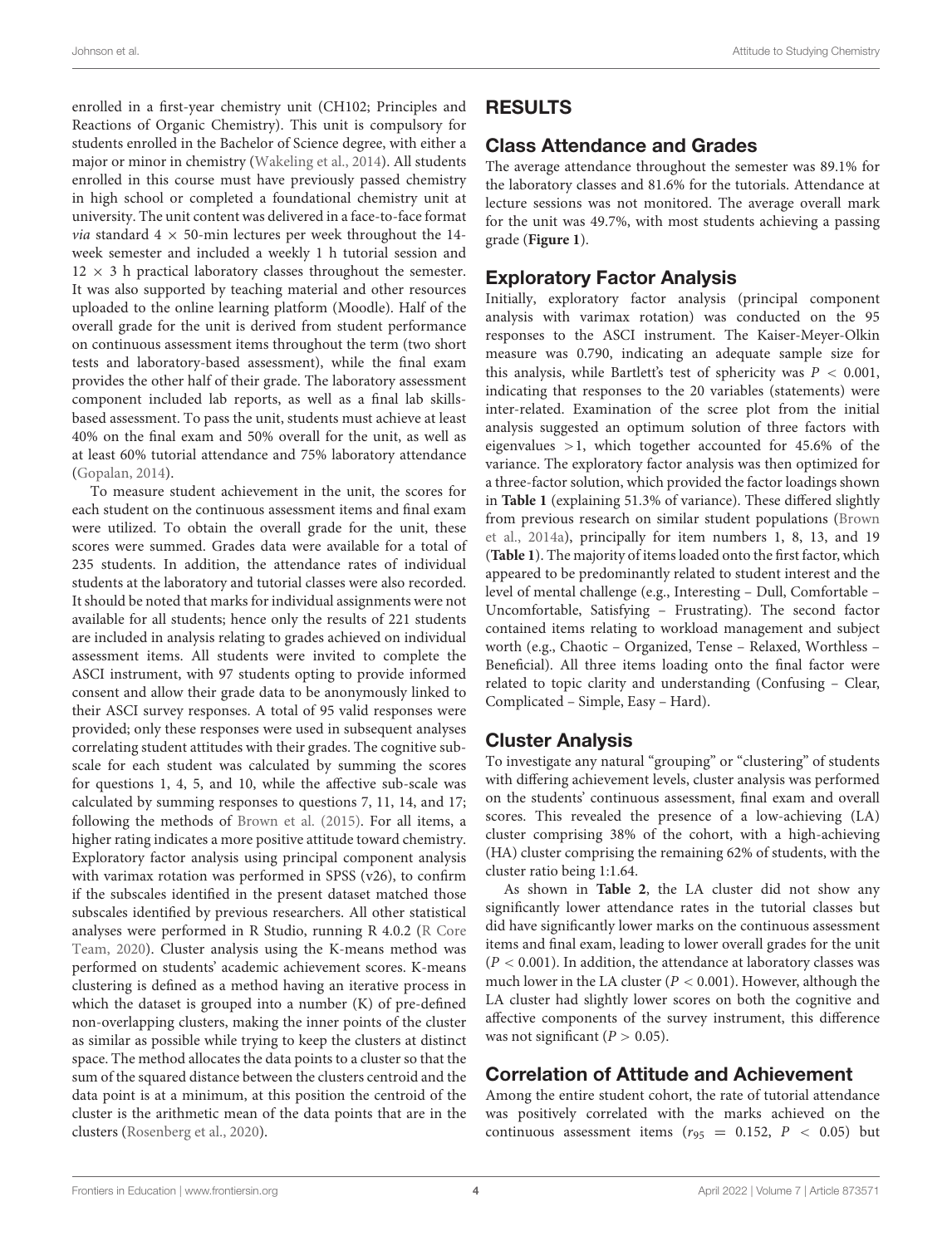

<span id="page-4-0"></span>FIGURE 1 | Overall grade achieved by the entire class ( $n = 235$  students) and students who completed the ASCI instrument ( $n = 95$ ). Grades were calculated from students' total marks for the unit, as follows: (A) ≥77.5%, (B) 63.5–77.4%, (C) 49.5–63.4%, (D) 39.5–49.4%, and (E) <39.5%.

<span id="page-4-1"></span>

| TABLE 1   Factor loadings for the exploratory factor analysis. |  |  |
|----------------------------------------------------------------|--|--|
|                                                                |  |  |

| Item                    | Word pair                         | Factor 1 | Factor 2 | Factor 3 | Category from Brown et al., 2014a |
|-------------------------|-----------------------------------|----------|----------|----------|-----------------------------------|
| 12                      | Interesting - Dull                | 0.848    |          |          |                                   |
| 15                      | Worthwhile - Useless              | 0.790    |          |          |                                   |
| 11                      | Pleasant - Unpleasant             | 0.660    |          |          |                                   |
| з                       | Exciting - Boring                 | 0.644    |          |          |                                   |
| 14                      | Comfortable - Uncomfortable       | 0.627    |          |          |                                   |
| 13                      | Disgusting - Attractive           | 0.593    |          |          | 3                                 |
| 6                       | Good - Bad                        | 0.584    |          |          |                                   |
| 18                      | Safe - Dangerous                  | 0.561    |          |          |                                   |
| 7                       | Satisfying - Frustrating          | 0.515    | 0.514    |          |                                   |
| 9                       | Comprehensible - Incomprehensible | 0.501    |          |          |                                   |
| 10                      | Challenging - Not Challenging     | $-0.533$ |          |          | 2                                 |
| 16                      | Work - Play                       | $-0.581$ |          |          |                                   |
| 17                      | Chaotic - Organized               |          | 0.710    |          | 3                                 |
| 19                      | Tense - Relaxed                   |          | 0.692    |          | 2                                 |
| 20                      | Insecure - Secure                 |          | 0.631    |          | 3                                 |
| 8                       | Scary - Fun                       |          | 0.512    |          | $\overline{2}$                    |
| $\overline{\mathbf{2}}$ | Worthless - Beneficial            |          | 0.476    |          | 3                                 |
| 5                       | Confusing - Clear                 |          |          | 0.733    | 2                                 |
| 4                       | Complicated - Simple              |          |          | 0.688    | $\overline{2}$                    |
| 1                       | Easy - Hard                       |          |          | 0.627    |                                   |

Note that loading values below 0.45 are not shown.

negatively correlated with the affective component of attitude  $(r_{95} = -0.219, P < 0.05)$ . Attendance at laboratory classes was strongly positively correlated with the marks on the continuous assessment items ( $r_{95}$  = 0.594,  $P$  < 0.01), the final exam  $(r_{95} = 0.388, P < 0.01)$ , and the overall grade for the unit  $(r_{95} = 0.510, P < 0.01)$ . There was a positive correlation between the cognitive and affective components of attitude among students in the LA cluster ( $r_{35} = 0.412$ ,  $P < 0.05$ ), but not in the HA cluster ( $r_{60} = 0.105$ ,  $P > 0.05$ ).

As shown in **[Table 3](#page-5-1)**, the affective component of student attitude toward chemistry was positively correlated with all assessment items (continuous assessment, final exam, and overall grade). However, it was negatively correlated with tutorial attendance. In contrast, the cognitive component was not significantly correlated with any assessment item or class attendance. In other words, the way students "felt" about the subject took precedence over what they "thought" about it.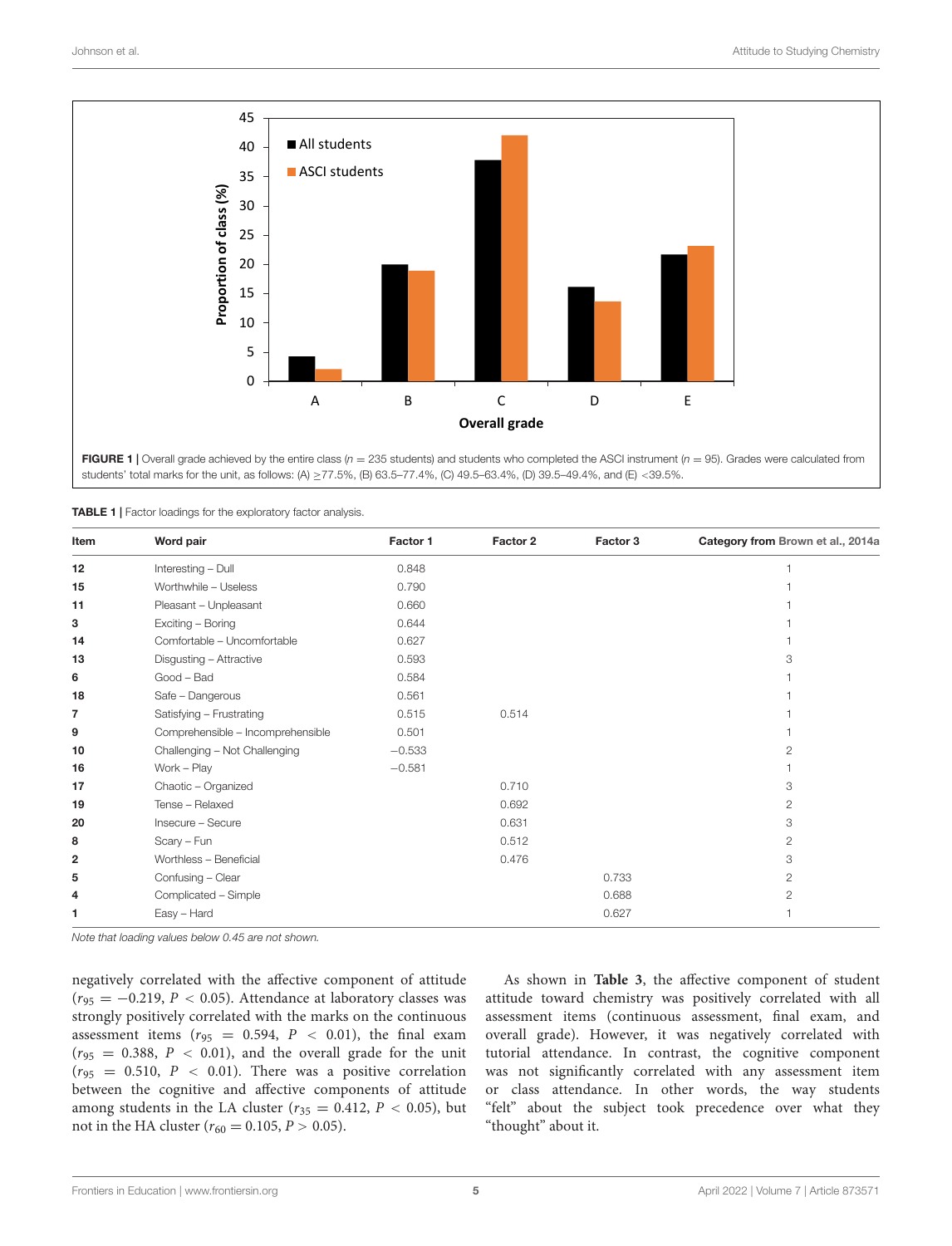<span id="page-5-0"></span>TABLE 2 | Mean scores for the assessment items, attendance scores, and ASCI subscales.

| All students ( $n = 221$ ) | Low-achieving (LA)<br>cluster ( $n = 87$ ) | High achieving (HA)<br>cluster ( $n = 134$ ) | <b>T-Test between LA and</b><br><b>HA clusters</b> |
|----------------------------|--------------------------------------------|----------------------------------------------|----------------------------------------------------|
| $25.2 + 8.8\%$             | $20.3 + 5.8\%$                             | $32.2 + 4.2\%$                               | ***                                                |
| $24.5 + 9.1\%$             | $15.3 + 5.0\%$                             | $31.3 + 6.2\%$                               | ***                                                |
| $49.7 + 17.9\%$            | $35.6 + 8.8\%$                             | $63.6 + 9.2\%$                               | ***                                                |
| $81.6 + 14.2\%$            | $81.8 \pm 12.8\%$                          | $82.5 + 12.5\%$                              | <b>NS</b>                                          |
| $89.0 + 17.9%$             | $83.9 + 19.2\%$                            | $95.9 + 7.4\%$                               | ***                                                |
| $(n = 95)$                 | $(n = 35)$                                 | $(n = 60)$                                   |                                                    |
| $13.5 + 3.8/28$            | $12.6 + 3.8/28$                            | $14.1 + 3.7/28$                              | <b>NS</b>                                          |
| $19.8 \pm 3.8/28$          | $18.7 + 3.8/28$                            | $20.3 + 3.7/28$                              | <b>NS</b>                                          |
|                            |                                            |                                              |                                                    |

NS, not significant (P > 0.05), \*\*\*  $P < 0.001$ .

<span id="page-5-1"></span>TABLE 3 | Correlation of attitude with attendance and achievement in the student cohort.

|                           | <b>Attitude</b> | Continuous | Final exam | Overall grade | <b>Tutorial</b> | Laboratory |
|---------------------------|-----------------|------------|------------|---------------|-----------------|------------|
|                           | component       | assessment |            |               | attendance      | attendance |
| All students ( $n = 95$ ) | Cognitive       | 0.180      | 0.151      | 0.176         | $-0.115$        | $-0.015$   |
|                           | Affective       | $0.206*$   | $0.372**$  | $0.324**$     | $-0.219*$       | $-0.023$   |
| LA cluster $(n = 35)$     | Cognitive       | $-0.061$   | $-0.018$   | $-0.052$      | $-0.152$        | $-0.106$   |
|                           | Affective       | $-0.030$   | $0.512**$  | 0.304         | $-0.294$        | $-0.116$   |
| HA cluster $(n = 60)$     | Cognitive       | 0.178      | 0.029      | 0.097         | $-0.097$        | $-0.182$   |
|                           | Affective       | 0.189      | $0.273*$   | $0.284*$      | $-0.173$        | $-0.284*$  |

The results show Pearson correlation coefficients for all students, the low achieving (LA) cluster and the high achieving (HA) cluster.

 $*P < 0.05$  \*\*P  $< 0.01$ 

For students in the LA cluster, the affective component was significantly correlated with their score on the final exam  $(r_{35} = 0.512, P < 0.01)$  but not the continuous assessment items. In the HA cluster, the affective component was positively correlated with the final exam and overall unit grade, but negatively correlated with laboratory attendance rates  $(r_{60} = 0.284, P < 0.05)$ . This differed somewhat from the results of [Brown et al.](#page-7-4) [\(2015\)](#page-7-4), who found a positive correlation between the affective component and final exam score for both "all students" and "low achieving students," but not for "high achieving students."

# Correlation Between Attitude and Individual Attitude to the Study of Chemistry Inventory Items

The EFA showed that 34.2% of the variability in overall grades could be predicted from student responses to the ASCI instrument (results not shown). Upon closer examination of the items important to the model, items 2 (Worthless – Beneficial) and 15 (Worthwhile – Useless) were found to be the most important contributors, and the only statistically significant variables. This suggests that students' opinion of the worth of chemistry may be significantly correlated with their performance in chemistry-related units.

Furthermore, correlation coefficients between the individual ASCI items and student achievement data revealed that item 2 (Worthless – Beneficial) had the strongest correlation coefficients with student scores on the final exam and their overall grades

**[Table 4](#page-6-0)**. Several other significant items were related to the understandability of chemistry (e.g., items 5, 9, 14) and student enjoyment (e.g., items 7, 8, 12).

# **DISCUSSION**

Overall, the attitude toward chemistry among the student cohort was positive. This was generally expected, as all students were studying chemistry as either a major or minor of their degree. This also concurred with previous research findings that showed broadly positive attitudes toward chemistry amongst Fijian undergraduate students [\(Brown et al.,](#page-7-2) [2014a\)](#page-7-2). Additionally, senior secondary students from Fiji have been found to have a higher level of enjoyment of science lessons, compared to students from other Oceanic countries such as Australia [\(Naiker](#page-8-8) [et al.,](#page-8-8) [2020a\)](#page-8-8). This may be translated to increased enjoyment of science-related topics, such as chemistry, in their university studies. The lower scores on the cognitive subscale compared to the affective subscale (**[Table 2](#page-5-0)**) indicated that students had a higher level of affection for chemistry-related topics but did not show similarly high levels of cognitive engagement with the topic material. It is possible that students from this cohort were focused on learning to pass the assessments, rather than aiming to gain a solid understanding of the unit content.

One of the most important indicators of the effectiveness of teaching is the academic achievement of learners. This can be influenced by the learning approaches of the student [\(Brown](#page-7-10) [et al.,](#page-7-10) [2014b;](#page-7-10) [Everaert et al.,](#page-8-34) [2017\)](#page-8-34); however, it also depends on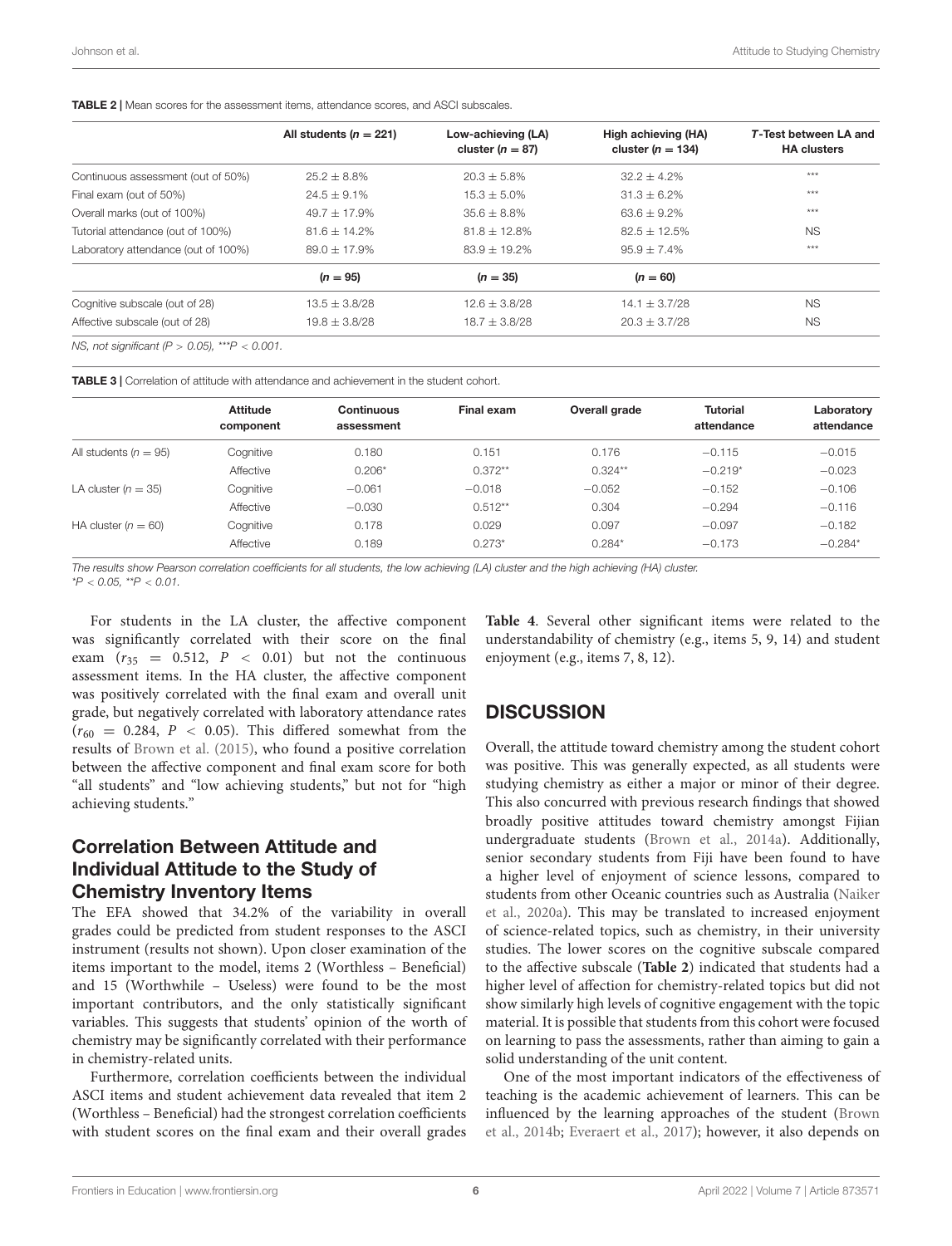| Item         | Word pair                         | <b>Continuous assessment</b> | Final exam | Overall grade | <b>Tutorial attendance</b> | Laboratory attendance |
|--------------|-----------------------------------|------------------------------|------------|---------------|----------------------------|-----------------------|
| 1            | Easy - Hard                       | $0.263*$                     | 0.140      | $0.207*$      | $-0.048$                   | $-0.002$              |
| $\mathbf{2}$ | Worthless - Beneficial            | $0.262*$                     | $0.402**$  | $0.368**$     | $-0.079$                   | 0.101                 |
| 3            | Exciting - Boring                 | 0.152                        | 0.153      | 0.164         | $-0.120$                   | 0.089                 |
| 4            | Complicated - Simple              | $-0.028$                     | 0.062      | 0.026         | $-0.149$                   | $-0.127$              |
| 5            | Confusing - Clear                 | $0.229*$                     | $0.212*$   | $0.235*$      | $-0.167$                   | 0.068                 |
| 6            | Good - Bad                        | 0.057                        | 0.186      | 0.141         | $-0.184$                   | 0.029                 |
| 7            | Satisfying - Frustrating          | 0.158                        | $0.335**$  | $0.280**$     | $-0.190$                   | $-0.01$               |
| 8            | Scarv - Fun                       | $0.231*$                     | $0.237*$   | $0.252*$      | 0.41                       | 0.147                 |
| 9            | Comprehensible - Incomprehensible | 0.188                        | $0.347**$  | $0.301**$     | $-0.149$                   | $-0.031$              |
| 10           | Challenging - Not Challenging     | 0.021                        | $-0.005$   | 0.006         | 0.052                      | 0.020                 |
| 11           | Pleasant - Unpleasant             | 0.102                        | $0.224*$   | 0.185         | $-0.081$                   | $-0.031$              |
| 12           | Interesting - Dull                | 0.122                        | $0.264**$  | $0.219*$      | $-0.121$                   | $-0.057$              |
| 13           | Disgusting - Attractive           | 0.050                        | 0.143      | 0.112         | $-0.167$                   | $-0.072$              |
| 14           | Comfortable - Uncomfortable       | 0.191                        | $0.298**$  | $0.272**$     | $-0.186$                   | 0.020                 |
| 15           | Worthwhile - Useless              | $-0.016$                     | 0.710      | 0.098         | $-0.263*$                  | $-0.018$              |
| 16           | Work - Play                       | $-0.152$                     | $-0.196$   | $-0.191$      | $-0.019$                   | 0.091                 |
| 17           | Chaotic - Organized               | 0.117                        | 0.170      | 0.159         | $-0.141$                   | $-0.042$              |
| 18           | Safe - Dangerous                  | 0.147                        | $0.246*$   | $0.219*$      | 0.014                      | 0.003                 |
| 19           | Tense - Relaxed                   | $-0.049$                     | 0.041      | 0.003         | $-0.024$                   | 0.053                 |
| 20           | Insecure - Secure                 | 0.11                         | $0.228*$   | 0.191         | $-0.199$                   | $-0.06$               |

<span id="page-6-0"></span>**TABLE 4** | Pearson correlation coefficients (r) between individual items on the ASCI and student achievement and attendance rates ( $n = 95$  students).

 $*P < 0.05$ ,  $*P < 0.01$ .

individual motivation [\(Nabizadeh et al.,](#page-8-35) [2019\)](#page-8-35) and grit [\(Hodge](#page-8-1) [et al.,](#page-8-1) [2018\)](#page-8-1). Based on the results presented here, it appears that cognitive learning – typically perceived as the knowledgegathering aspect of learning – appears to have little impact on overall student academic performance. Cognitive learning is an active and immersive learning process through which students aim to internalize new information and connect it with previously learned topics and concepts. This method of learning can be seen as a deep learning process, with less emphasis on memorization and/or rote learning compared to more surface-based learning approaches [\(Brown et al.,](#page-7-10) [2014b\)](#page-7-10). Nevertheless, there was no significant correlation found between the cognitive subscale of student attitudes toward chemistry and their achievement in this study. In contrast, a moderate but significant correlation was found between the affective subscale of student attitudes and their achievement on both the continuous assessment items and the final exam. Notably, this correlation was only significant for the final exam among low-achieving students, suggesting that their higher affection for chemistry only improved their academic performance under the high-pressure invigilated exam situation. In contrast, a higher affection for chemistry did not improve their grades on the continuous assessment items, which comprised a mixture of theoretical and practical components. To continue engaging chemistry students in active and independent learning, we suggest that it is necessary for educators to consider interactive and student-oriented modes of delivering learning resources to further enhance student engagement with the topic contents, particularly in their continuous assessment tasks. In addition, we further suggest that students should be encouraged and alerted to become familiar with self-regulating learning skills to better understand newly learned information.

Another notable finding from this study was that highachieving students with greater "affection" for chemistry tended to have a lower attendance rate at laboratory classes. This could be attributed to the fact that students are only required to attend 75% of the laboratory classes to be able to pass this unit, in line with the standard learning and teaching policies at USP. Furthermore, the laboratory assessment components were not held every week, but at several different weeks throughout the term. As many educators would be well aware, students are savvy enough to dedicate their efforts to areas where they will get the best outcomes. Hence it is possible that high-achieving students who perceived that they were sufficiently well versed with the required laboratory skills attended the laboratory classes in the weeks where their performance was assessed, but skipped some of the classes that did not contribute to their overall unit grade.

This highlights the need for chemistry educators and laboratory instructors to ensure that they are providing a positive and interactive experience for students in laboratory classes. The use of more engaging laboratory methods, such as Inquiry Oriented Learning (IOL) or Process-Oriented Guided-Inquiry Learning (POGIL) approaches could help improve student enjoyment and learning outcomes [\(Naiker and Wakeling,](#page-8-36) [2015;](#page-8-36) [Naiker et al.,](#page-8-37) [2020b\)](#page-8-37). Given the number of laboratory classes conducted throughout the term, possibly two or three of these classes could be dedicated to an IOL/POGIL approach. Other options to increase engagement in laboratory classes could be to incorporate assessment items into the practical sessions, or to assess student laboratory skills.

In view of improving students' affection toward chemistry, which may in turn improve their academic performance in associated units, a concerted effort should be made by teaching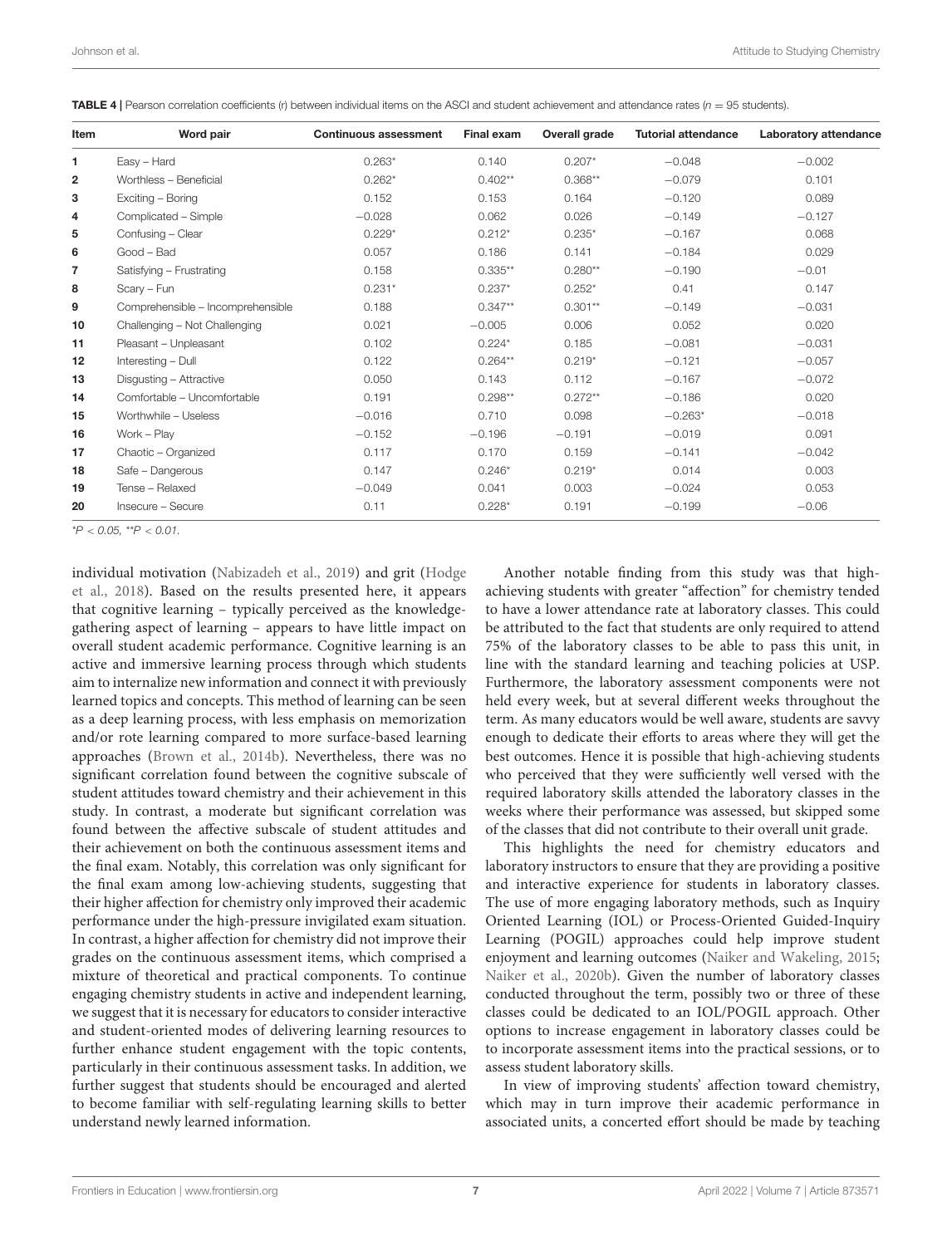staff to ensure that their teaching styles are conducive to the cognitive and non-cognitive learning styles of different students. As proposed by [Karagiannopoulou and Entwistle](#page-8-38) [\(2019\)](#page-8-38), there are three main styles of teaching which may cater for students with different learning identities: (1) Didactic: Explaining concepts and providing sufficient concepts and theories to cover the syllabus, (2) Explanatory: Encouraging and supporting students' understanding, and (3) Dialogic: Providing a "meeting of minds" and freedom to explore understandings. Educators should ensure that they are providing an adequate mix of learning styles and delivery modes to ensure that all students feel included and are able to learn in a supportive environment, while keeping in mind cultural contexts such as the "Pacific way" of learning.

Although online learning did not form a significant part of the learning and assessment items in this study, it is of increasing importance both in the Pacific and worldwide. In recent years, chemistry courses have been offered at USP via distance and flexible learning, due to increasing adoption of digital technology and the use of ICT tools as drivers of teaching and learning [\(Chandra and Sharma,](#page-7-11) [2018\)](#page-7-11). Although the notion of distance and flexible learning is evident at the USP, some challenges of digital literacy and access to suitable speed internet connections still exist amongst the student cohort [\(Reddy et al.,](#page-8-39) [2020a](#page-8-39)[,b;](#page-8-40) [Reid,](#page-8-10) [2006\)](#page-8-10). Work by [Reddy et al.](#page-8-41) [\(2020c\)](#page-8-41) has identified student attitude as one of the contributors to acceptance of technology-enabled learning. Recently, [Johnson](#page-8-42) [et al.](#page-8-42) [\(2021\)](#page-8-42) found a positive attitude toward technology and generally adequate levels of digital literacy amongst commencing USP students, highlighting the ongoing potential for e-learning in the post-COVID era. However, further work is required to determine the impact of an online-based delivery mode on student attitudes toward chemistry.

## **CONCLUSION**

This study demonstrated a generally positive attitude toward chemistry amongst first-year chemistry students from USP.

## **REFERENCES**

- <span id="page-7-5"></span>Bagozzi, R. P., and Burnkrant, R. E. (1979). Attitude measurement and behavior change: a reconsideration of attitude organization and its relationship to behavior. ACR North Am. Adv. 6, 295–302.
- <span id="page-7-6"></span>Bajaj, M., and Devi, S. (2021). Attitude of secondary school students towards science in relation to academic achievement, gender and type of school. MIER J. Educ. Stud. Trends Pract. 11, 82–92. [doi: 10.52634/mier/2021/v11/i1\(a\)SPL/](https://doi.org/10.52634/mier/2021/v11/i1(a)SPL/1908) [1908](https://doi.org/10.52634/mier/2021/v11/i1(a)SPL/1908)
- <span id="page-7-3"></span>Bauer, C. F. (2008). Attitude toward chemistry: a semantic differential instrument for assessing curriculum impacts. J. Chem. Educ. 85:1440. [doi: 10.1021/](https://doi.org/10.1021/ed085p1440) [ed085p1440](https://doi.org/10.1021/ed085p1440)
- <span id="page-7-2"></span>Brown, S., Sharma, B. N., Wakeling, L., Naiker, M., Chandra, S., Gopalan, R. D., et al. (2014a). Quantifying attitude to chemistry in students at the university of the South Pacific. Chem. Educ. Res. Pract. 15, 184–191. [doi: 10.1039/c3rp00155e](https://doi.org/10.1039/c3rp00155e)
- <span id="page-7-10"></span>Brown, S., Wakeling, L., Naiker, M., and White, S. (2014b). Approaches to study in undergraduate nursing students in regional Victoria. Aust. Int. J. Nurs. Educ. Scholarsh. 11, 155–164. [doi: 10.1515/ijnes-2014-0020](https://doi.org/10.1515/ijnes-2014-0020)
- <span id="page-7-4"></span>Brown, S., White, S., Sharma, B., Wakeling, L., Naiker, M., Chandra, S., et al. (2015). Attitude to the study of chemistry and its relationship with achievement in

Cluster analysis revealed the presence of a high-achieving and low-achieving groups of students, with significantly lower scores for the low-achieving groups across all assessment parameters except for tutorial attendance. There was a positive correlation between the cognitive and affective components of attitude among low-achieving students, but not among high-achieving students. The cognitive component of attitude did not appear to be strongly correlated with achievement, although the affective component was correlated.

# DATA AVAILABILITY STATEMENT

The raw data supporting the conclusions of this article will be made available by the authors, without undue reservation.

## ETHICS STATEMENT

The studies involving human participants were reviewed and approved by the Human Research Ethics Committee (The University of the South Pacific). The patients/participants provided their written informed consent to participate in this study.

# AUTHOR CONTRIBUTIONS

PR and SS performed the data collection. JJ, JM, TB, and MN performed the data analyses. LW, MN, and SB performed the data interpretation. JJ, MN, and SB prepared the manuscript. All authors carried out the manuscript preliminary review and participated in study design and concept development.

## ACKNOWLEDGMENTS

We thank the staff of The University of the South Pacific for their assistance with data collection.

an introductory undergraduate course. J. Scholarsh. Teach. Learn. 15, 33–41. [doi: 10.14434/josotl.v15i2.13283](https://doi.org/10.14434/josotl.v15i2.13283)

- <span id="page-7-8"></span>Celik, H. (2018). The effects of activity based learning on sixth grade students' achievement and attitudes towards mathematics activities. Eurasia J. Math. Sci. Technol. Educ. 14, 1963–1977. [doi: 10.29333/ejmste/](https://doi.org/10.29333/ejmste/85807) [85807](https://doi.org/10.29333/ejmste/85807)
- <span id="page-7-11"></span>Chandra, S., and Sharma, B. (2018). Near, far, wherever you are: chemistry via distance in the South Seas. Am. J. Distance Educ. 32, 80–95. [doi: 10.1080/](https://doi.org/10.1080/08923647.2018.1440106) [08923647.2018.1440106](https://doi.org/10.1080/08923647.2018.1440106)
- <span id="page-7-9"></span>Cheung, D. (2009). Developing a scale to measure students' attitudes toward chemistry lessons. Int. J. Sci. Educ. 31, 2185–2203. [doi: 10.1080/0950069](https://doi.org/10.1080/09500690802189799) [0802189799](https://doi.org/10.1080/09500690802189799)
- <span id="page-7-1"></span>Cuseo, J. 2010. Fiscal Benefits of Student Retention and First-Year Retention Initiatives. Ohio: Ohio University.
- <span id="page-7-0"></span>Denisova-Schmidt, E. (2017). The Challenges of Academic Integrity in Higher Education: Current Trends and Prospects. Boston, MA: The Boston College Center for International Higher Education (CIHE).
- <span id="page-7-7"></span>Dimosthenous, A., Kyriakides, L., and Panayiotou, A. (2020). Short- and long-term effects of the home learning environment and teachers on student achievement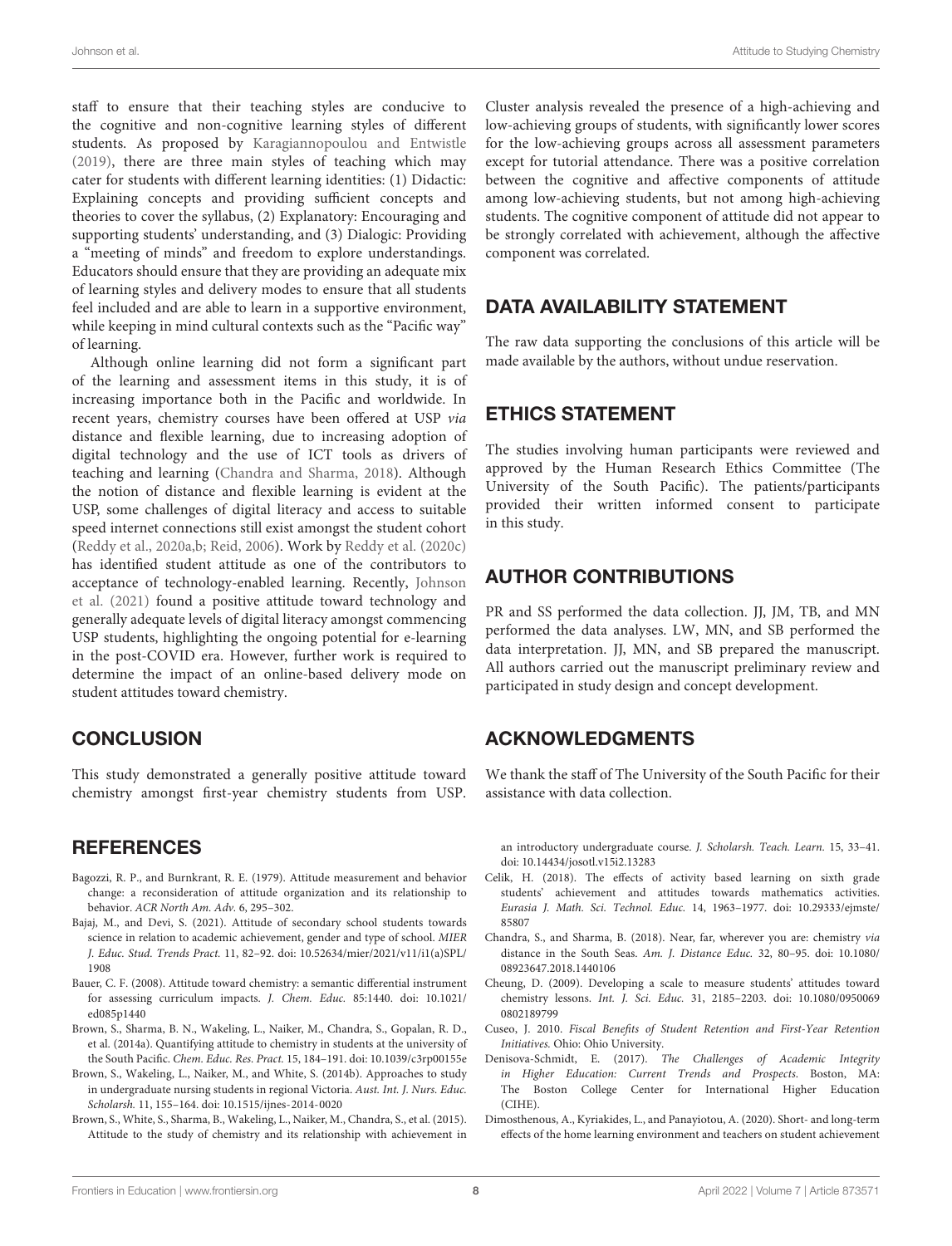in mathematics: a longitudinal study. Sch. Eff. Sch. Improv. 31, 50–79. [doi:](https://doi.org/10.1080/09243453.2019.1642212) [10.1080/09243453.2019.1642212](https://doi.org/10.1080/09243453.2019.1642212)

- <span id="page-8-20"></span>Duangsri, T., Chomchid, P., and Phusopha, J. (2017). Instructional design model in order to the STEM education for developing student's academic achievements and attitudes toward science in chemistry subject on the rate of chemical reaction issue of secondary students at the 11th grade level. Eur. J. Educ. Stud. 3, 608–628. [doi: 10.5281/zenodo.569888](https://doi.org/10.5281/zenodo.569888)
- <span id="page-8-34"></span>Everaert, P., Opdecam, E., and Maussen, S. (2017). The relationship between motivation, learning approaches, academic performance and time spent. Account. Educ. 26, 78–107. [doi: 10.1080/09639284.2016.1274911](https://doi.org/10.1080/09639284.2016.1274911)
- <span id="page-8-22"></span>Fraser, B., and Lee, S. (2015). "Use of test of science related attitudes (TOSRA) in Korea," in Attitude Measurements in Science Education: Classic and Contemporary Approaches, ed. M. Khine (Charlotte, NC: Information Age Publishing). 293–308.
- <span id="page-8-31"></span>Gopalan, R. D. (2014). Ionic Romances and Relationships in teaching Organic Chemistry: Towards understanding reaction mechanisms. Singapore: International Science Education Conference.
- <span id="page-8-1"></span>Hodge, B., Wright, B., and Bennett, P. (2018). The role of grit in determining engagement and academic outcomes for university students. Res. High. Educ. 59, 448–460. [doi: 10.1007/s11162-017-9474-y](https://doi.org/10.1007/s11162-017-9474-y)
- <span id="page-8-42"></span>Johnson, J. B., Reddy, P., Chand, R., and Naiker, M. (2021). Attitudes and awareness of regional Pacific Island students towards e-learning. Int. J. Educ. Technol. High. Educ. 18:13. [doi: 10.1186/s41239-021-00248-z](https://doi.org/10.1186/s41239-021-00248-z)
- <span id="page-8-25"></span>Kadioglu-Akbulut, C., and Uzuntiryaki-Kondakci, E. (2021). Implementation of self-regulatory instruction to promote students' achievement and learning strategies in the high school chemistry classroom [10.1039/C9RP00297A]. Chem. Educ. Res. Pract. 22, 12–29. [doi: 10.1039/C9RP00297A](https://doi.org/10.1039/C9RP00297A)
- <span id="page-8-12"></span>Kahu, E. R., and Nelson, K. (2018). Student engagement in the educational interface: understanding the mechanisms of student success. High. Educ. Res. Dev. 37, 58–71. [doi: 10.1080/07294360.2017.1344197](https://doi.org/10.1080/07294360.2017.1344197)
- <span id="page-8-27"></span>Kahveci, A. (2015). Assessing high school students' attitudes toward chemistry with a shortened semantic differential [10.1039/C4RP00186A]. Chem. Educ. Res. Pract. 16, 283–292. [doi: 10.1039/C4RP00186A](https://doi.org/10.1039/C4RP00186A)
- <span id="page-8-38"></span>Karagiannopoulou, E., and Entwistle, N. (2019). Students' learning characteristics, perceptions of small-group university teaching, and understanding through a "meeting of minds" [Original Research]. Front. Psychol. 10:444. [doi: 10.3389/](https://doi.org/10.3389/fpsyg.2019.00444) [fpsyg.2019.00444](https://doi.org/10.3389/fpsyg.2019.00444)
- <span id="page-8-18"></span>Kaur, N., and Vadhera, R. P. (2021). Predicting students' achievement in science from selected affective factors. SN Soc. Sci. 1:33. [doi: 10.1007/s43545-020-](https://doi.org/10.1007/s43545-020-00040-2) [00040-2](https://doi.org/10.1007/s43545-020-00040-2)
- <span id="page-8-21"></span>Kenni, A. M. (2019). Attitude of female students towards learning of chemistry in selected secondary schools in ikere local government area of Ekiti State, Nigeria. Int. J. Res. Anal. Rev. 6, 1–12.
- <span id="page-8-5"></span>Kousa, P., Kavonius, R., and Aksela, M. (2018). Low-achieving students' attitudes towards learning chemistry and chemistry teaching methods. Chem. Educ. Res. Pract. 19, 431–441. [doi: 10.1039/C7RP00226B](https://doi.org/10.1039/C7RP00226B)
- <span id="page-8-13"></span>Kurniawan, D. A., Astalini, A., Darmaji, D., and Melsayanti, R. (2019). Students' attitude towards natural sciences. Int. J. Eval. Res. Educ. 8, 455–460. [doi: 10.](https://doi.org/10.11591/ijere.v8i3.16395) [11591/ijere.v8i3.16395](https://doi.org/10.11591/ijere.v8i3.16395)
- <span id="page-8-4"></span>Majid, A. N., and Rohaeti, E. (2018). The effect of context-based chemistry learning on student achievement and attitude. Am. J. Educ. Res. 6, 836–839. [doi: 10.](https://doi.org/10.12691/education-6-6-37) [12691/education-6-6-37](https://doi.org/10.12691/education-6-6-37)
- <span id="page-8-15"></span>Montes, L. H., Ferreira, R. A., and Rodríguez, C. (2018). Explaining secondary school students' attitudes towards chemistry in Chile [10.1039/C8RP00003D]. Chem. Educ. Res. Pract. 19, 533–542. [doi: 10.1039/C8RP00003D](https://doi.org/10.1039/C8RP00003D)
- <span id="page-8-28"></span>Mooring, S. R., Mitchell, C. E., and Burrows, N. L. (2016). Evaluation of a flipped, large-enrollment organic chemistry course on student attitude and achievement. J. Chem. Educ. 93, 1972–1983. [doi: 10.1021/acs.jchemed.](https://doi.org/10.1021/acs.jchemed.6b00367) [6b00367](https://doi.org/10.1021/acs.jchemed.6b00367)
- <span id="page-8-24"></span>Mwangi, N. I., Nyagah, G. M., and Mugambi, M. M. (2020). Teachers' use of class talk interaction as a predictor of learning outcomes in chemistry. SN Soc. Sci. 1:3. [doi: 10.1007/s43545-020-00009-1](https://doi.org/10.1007/s43545-020-00009-1)
- <span id="page-8-35"></span>Nabizadeh, S., Hajian, S., Sheikhan, Z., and Rafiei, F. (2019). Prediction of academic achievement based on learning strategies and outcome expectations among medical students. BMC Med. Educ. 19:99. [doi: 10.1186/s12909-019-1527-9](https://doi.org/10.1186/s12909-019-1527-9)
- <span id="page-8-8"></span>Naiker, M., Sharma, B., Wakeling, L., Johnson, J., Mani, J., Kumar, B., et al. (2020a). Attitudes towards science among secondary students in Fiji. Waikato J. Educ. 25, 57–72. [doi: 10.15663/wje.v25i0.704](https://doi.org/10.15663/wje.v25i0.704)
- <span id="page-8-36"></span>Naiker, M., and Wakeling, L. (2015). Evaluation of group based inquiry oriented learning in undergraduate chemistry practicals. Int. J. Innov. Sci. Math. Educ. 23, 1–17. [doi: 10.1186/s12913-016-1423-5](https://doi.org/10.1186/s12913-016-1423-5)
- <span id="page-8-37"></span>Naiker, M., Wakeling, L., Johnson, J., and Mani, J. (2020b). "Inquiry-oriented learning in a first-year chemistry practical class," in Proceedings of the Scholarship of Tertiary Teaching Online Conference, online, (Norman Gardens, QLD: Central Queensland University).
- <span id="page-8-3"></span>Naiker, M., Wakeling, L., Johnson, J. B., and Brown, S. (2021). Attitudes and experiences among first-year regional Australian undergraduate students toward the study of chemistry. J. Univ. Teach. Learn. Pract. 18:15.
- <span id="page-8-19"></span>Najid, A. A., Rahmawati, Y., and Yusmaniar. (2021). Developing students' attitudes towards chemistry learning through culturally responsive transformative teaching (CRTT). AIP Conf. Proc. 2331:040036.
- <span id="page-8-2"></span>Osborne, J., Simon, S., and Collins, S. (2003). Attitudes towards science: a review of the literature and its implications. Int. J. Sci. Educ. 25, 1049–1079. [doi:](https://doi.org/10.1080/0950069032000032199) [10.1080/0950069032000032199](https://doi.org/10.1080/0950069032000032199)
- <span id="page-8-32"></span>R Core Team (2020). R: A Language and Environment for Statistical Computing. R Foundation for Statistical Computing. Vienna: R Core Team.
- <span id="page-8-14"></span>Recber, S., Isiksal, M., and Koc, Y. (2018). Investigating self-efficacy, anxiety, attitudes and mathematics achievement regarding gender and school type. Anales de Psicologia 34, 41–51. [doi: 10.6018/analesps.34.1.229571](https://doi.org/10.6018/analesps.34.1.229571)
- <span id="page-8-39"></span>Reddy, P., Sharma, B., and Chaudhary, K. (2020a). Digital literacy: a review of literature. Int. J. Technoethics 11, 65–94. [doi: 10.4018/IJT.20200701.oa1](https://doi.org/10.4018/IJT.20200701.oa1)
- <span id="page-8-40"></span>Reddy, P., Sharma, B., and Chaudhary, K. (2020b). Measuring the Digital Competency of Freshmen at a Higher Education Institute. Kolkata: PACIS.
- <span id="page-8-41"></span>Reddy, P., Sharma, B., and Chandra, S. (2020c). Student readiness and perception of tablet learning in higher education in the Pacific - a case study of Fiji and Tuvalu: tablet learning at USP. J. Cases Info. Technol. (JCIT) 22, 52–69. [doi: 10.4018/JCIT.2020040104](https://doi.org/10.4018/JCIT.2020040104)
- <span id="page-8-10"></span>Reid, N. (2006). Thoughts on attitude measurement. Res. Sci. Technol. Educ. 24, 3–27. [doi: 10.1080/02635140500485332](https://doi.org/10.1080/02635140500485332)
- <span id="page-8-33"></span>Rosenberg, J. M., Schmidt, J. A., and Beymer, P. N. (2020). prcr: Person-Centered Analysis (Version 0.2.1). Vienna: R Foundation for Statistical Computing.
- <span id="page-8-11"></span>Rosenberg, M. J., Hovland, C. I., McGuire, W. J., Abelson, R. P., and Brehm, J. W. (1960). Attitude Organization and Change: An Analysis of Consistency Among Attitude Components. Yales studies in Attitude and Communication, III. New Heaven, CT: Yale University Press.
- <span id="page-8-16"></span>Rüschenpöhler, L., and Markic, S. (2020). Secondary school students' chemistry self-concepts: gender and culture, and the impact of chemistry self-concept on learning behaviour [10.1039/C9RP00120D]. Chem. Educ. Res. Pract. 21, 209–219. [doi: 10.1039/C9RP00120D](https://doi.org/10.1039/C9RP00120D)
- <span id="page-8-26"></span>Salta, K., and Tzougraki, C. (2004). Attitudes toward chemistry among 11th grade students in high schools in Greece. Sci. Educ. 88, 535–547. [doi: 10.1002/sce.](https://doi.org/10.1002/sce.10134) [10134](https://doi.org/10.1002/sce.10134)
- <span id="page-8-30"></span>Sen, S., and Oskay, O. O. (2017). The effects of 5e inquiry learning activities on achievement and attitude toward chemistry. J. Educ. Learn. 6, 1–9. [doi:](https://doi.org/10.5539/jel.v6n1p1) [10.5539/jel.v6n1p1](https://doi.org/10.5539/jel.v6n1p1)
- <span id="page-8-29"></span>Sen, S., Yilmaz, A., and Temel, S. (2016). Adaptation of the attitude toward the subject of chemistry inventory (ASCI) into Turkish. J. Educ. Train. Stud. 4, 27–33.
- <span id="page-8-6"></span>Sharma, B., Lauano, F. I. J., Narayan, S., Anzeg, A., Kumar, B., and Raj, J. (2018). Science teachers accelerated programme model: a joint partnership in the Pacific region. Asia-Pacific J. Teach. Educ. 46, 38–60. [doi: 10.1080/1359866X.](https://doi.org/10.1080/1359866X.2017.1359820) [2017.1359820](https://doi.org/10.1080/1359866X.2017.1359820)
- <span id="page-8-7"></span>Sharma, B., Nand, R., Naseem, M., and Reddy, E. V. (2020). Effectiveness of online presence in a blended higher learning environment in the Pacific. Stud. High. Educ. 45, 1547–1565. [doi: 10.1080/03075079.2019.1602756](https://doi.org/10.1080/03075079.2019.1602756)
- <span id="page-8-9"></span>Sharma, B. N., Narayan, S., Khan, M. G. M., Kumar, B., Havea, R., Johnson, J. B., et al. (2021). The attitudes of tongan senior secondary students toward science. N Z J. Educ. Stud. 56, 245–268. [doi: 10.1007/s40841-021-00203-6](https://doi.org/10.1007/s40841-021-00203-6)
- <span id="page-8-0"></span>Simpson, O. (2005). The costs and benefits of student retention for students, institutions and governments. Stud. Learn. Eval. Innov. Dev. 2, 34–43. [doi:](https://doi.org/10.1016/S0140-6736(18)31615-5) [10.1016/S0140-6736\(18\)31615-5](https://doi.org/10.1016/S0140-6736(18)31615-5)
- <span id="page-8-23"></span>Steegh, A., Höffler, T., Höft, L., and Parchmann, I. (2021). First steps toward gender equity in the chemistry olympiad: understanding the role of implicit gender-science stereotypes. J. Res. Sci. Teach. 58, 40–68. [doi: 10.1002/tea.21645](https://doi.org/10.1002/tea.21645)
- <span id="page-8-17"></span>Vilia, P. N., Candeias, A. A., Neto, A. S., Franco, M. D. G. S., and Melo, M. (2017). Academic achievement in physics-chemistry: the predictive effect of